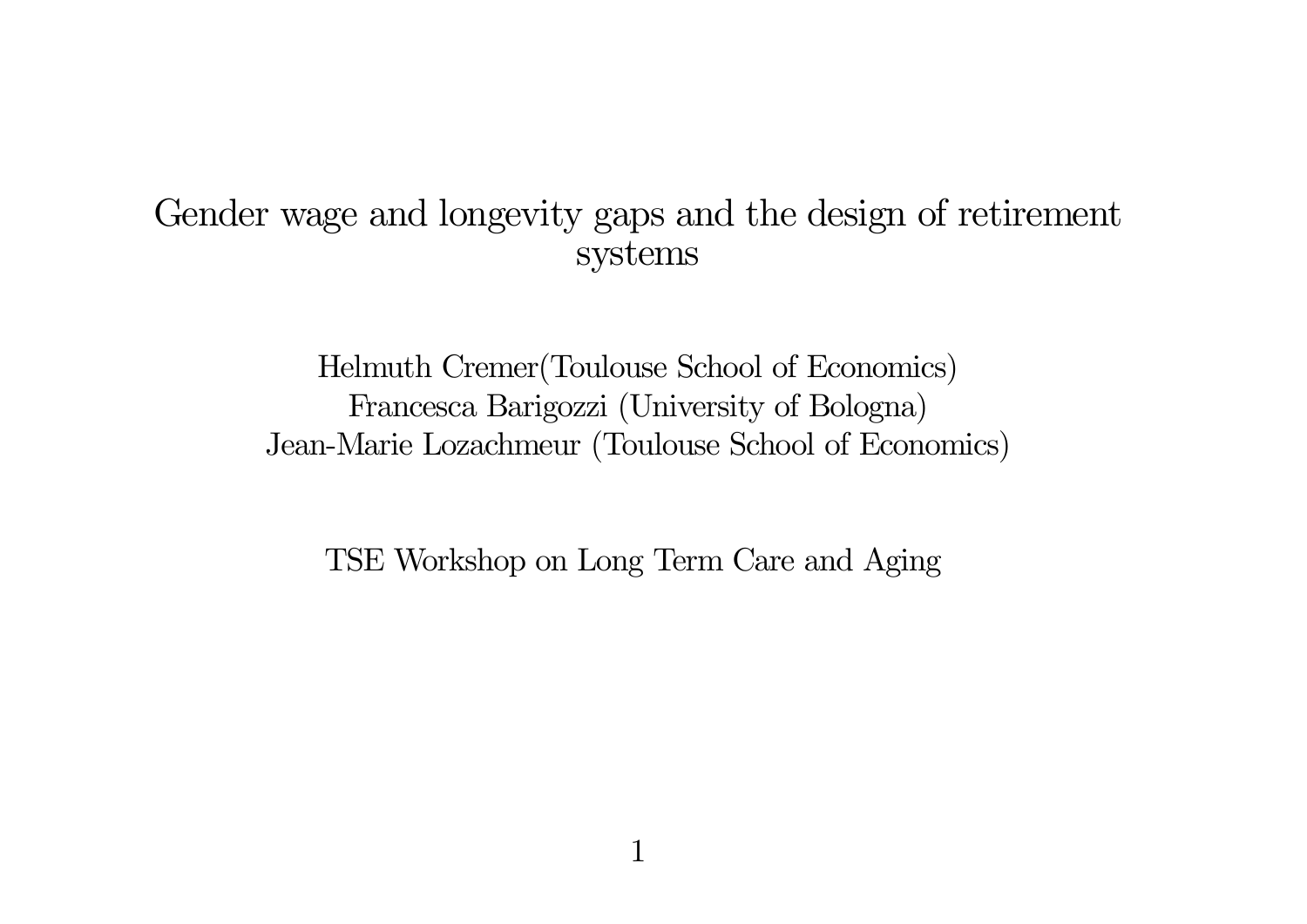## Introduction

- The longevity gap and the wage gap are two important factors in gender inequality, particularly when it comes to the retirement period.
- Longevity gap: has been decreasing during the last decades, but it continues to be significant. Among OECD nations, women's life expectancy at birth is currently around four to six year larger than that of men.
- Wage gap: on average, women in the EU earn around 15  $\%$  less per hour than men.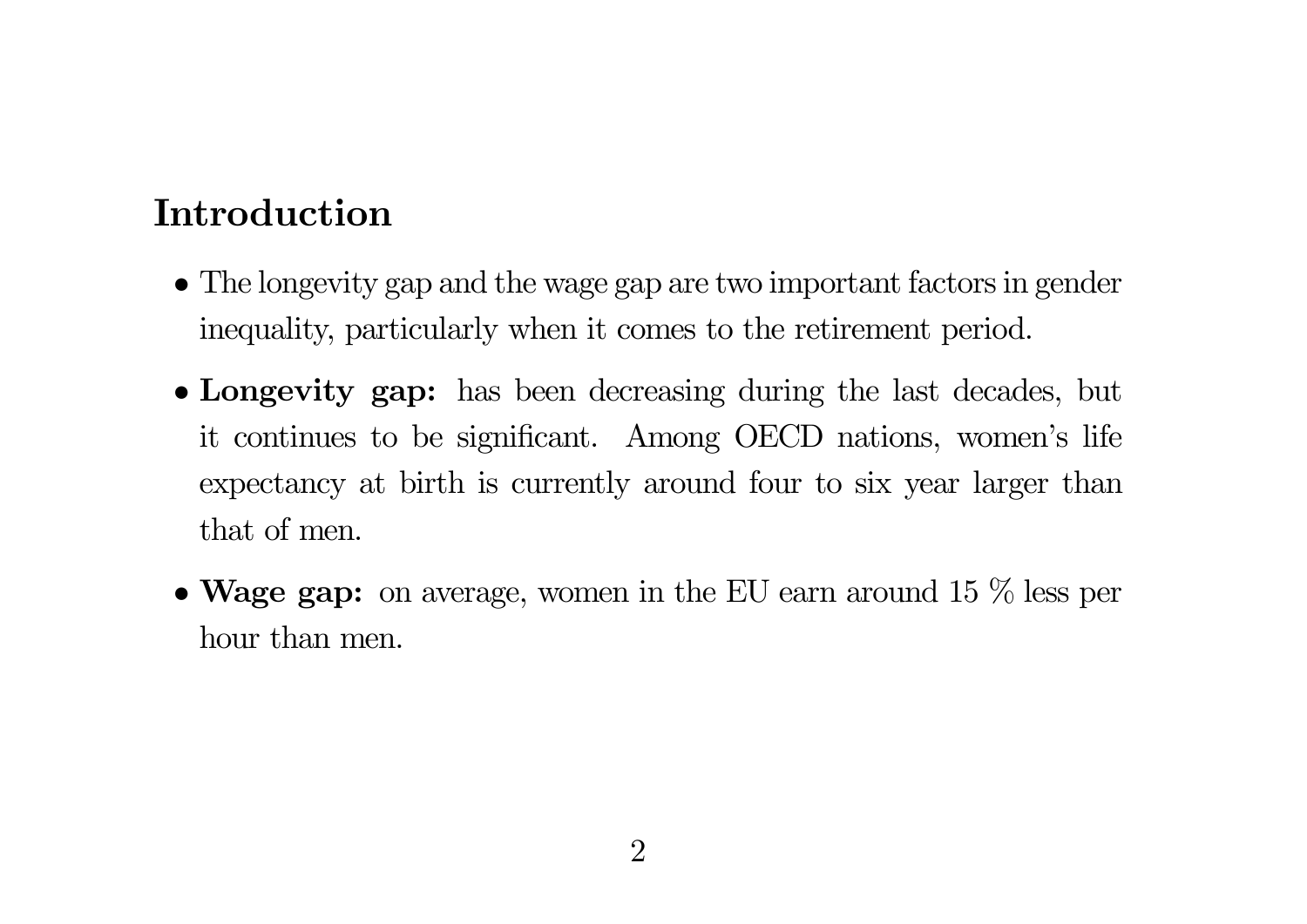- We study their implication for design of pension system represented by a net benefit rule as <sup>a</sup> function of retirement age
- With utilitarian SWF: redistribution from men to women.
- But redistribution according to lifespan may also be relevant: concave transformation of lifetime utility.
- Direction of redistribution then becomes ambiguous.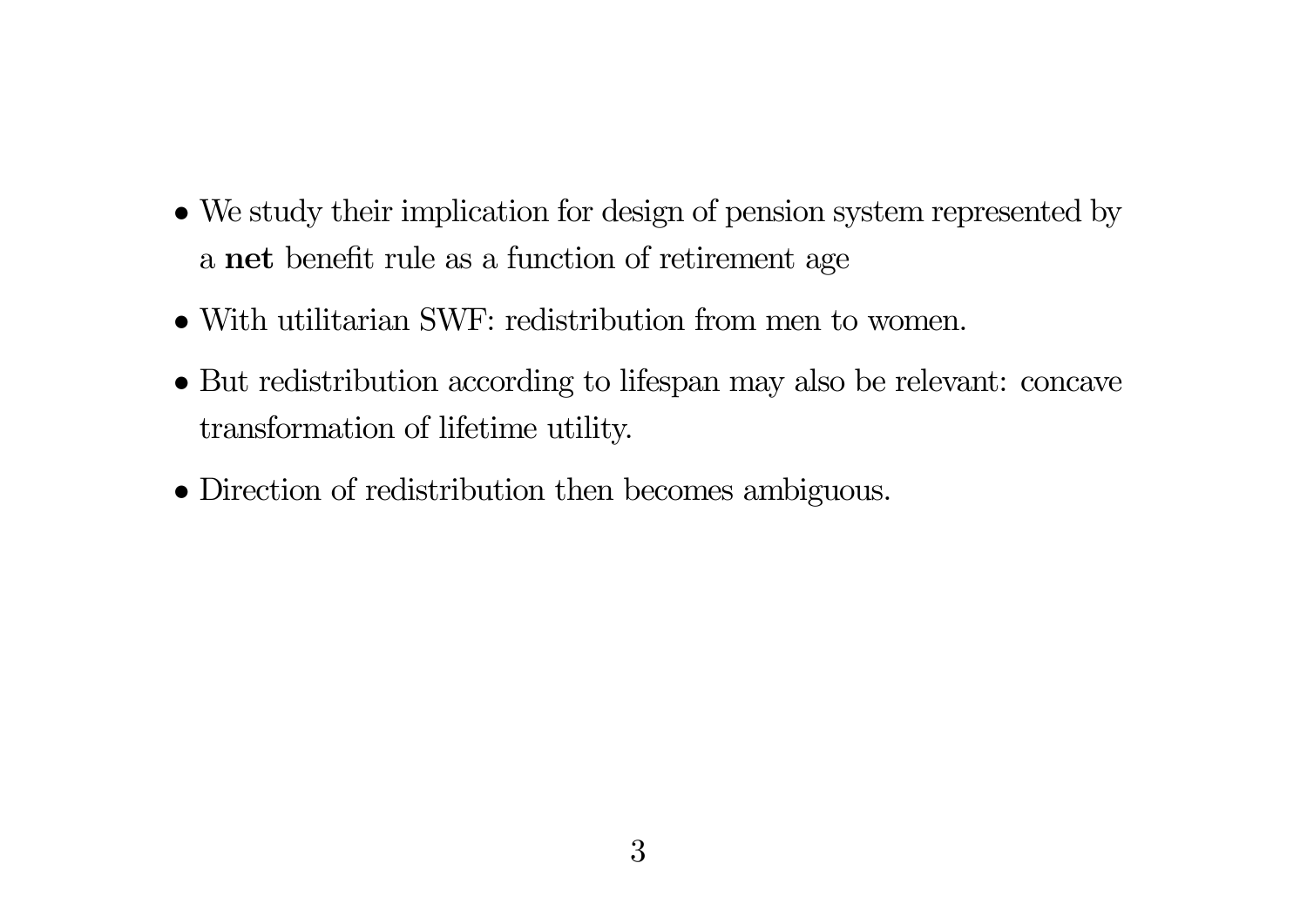- We study the design of pension system in this context.
- Additional complications:
	- individuals may be singles or live in couples;
	- optimal rule is likely to be gender specific but gender neutrality (GN) is increasingly advocated.
- Simplistic interpretation of GN: require uniform system.
- We adopt more sophisticated approach:
	- menu of contracts which must be self-selecting (net pension and retirement age)
	- formally, GN is equivalent to assuming that gender is not observable.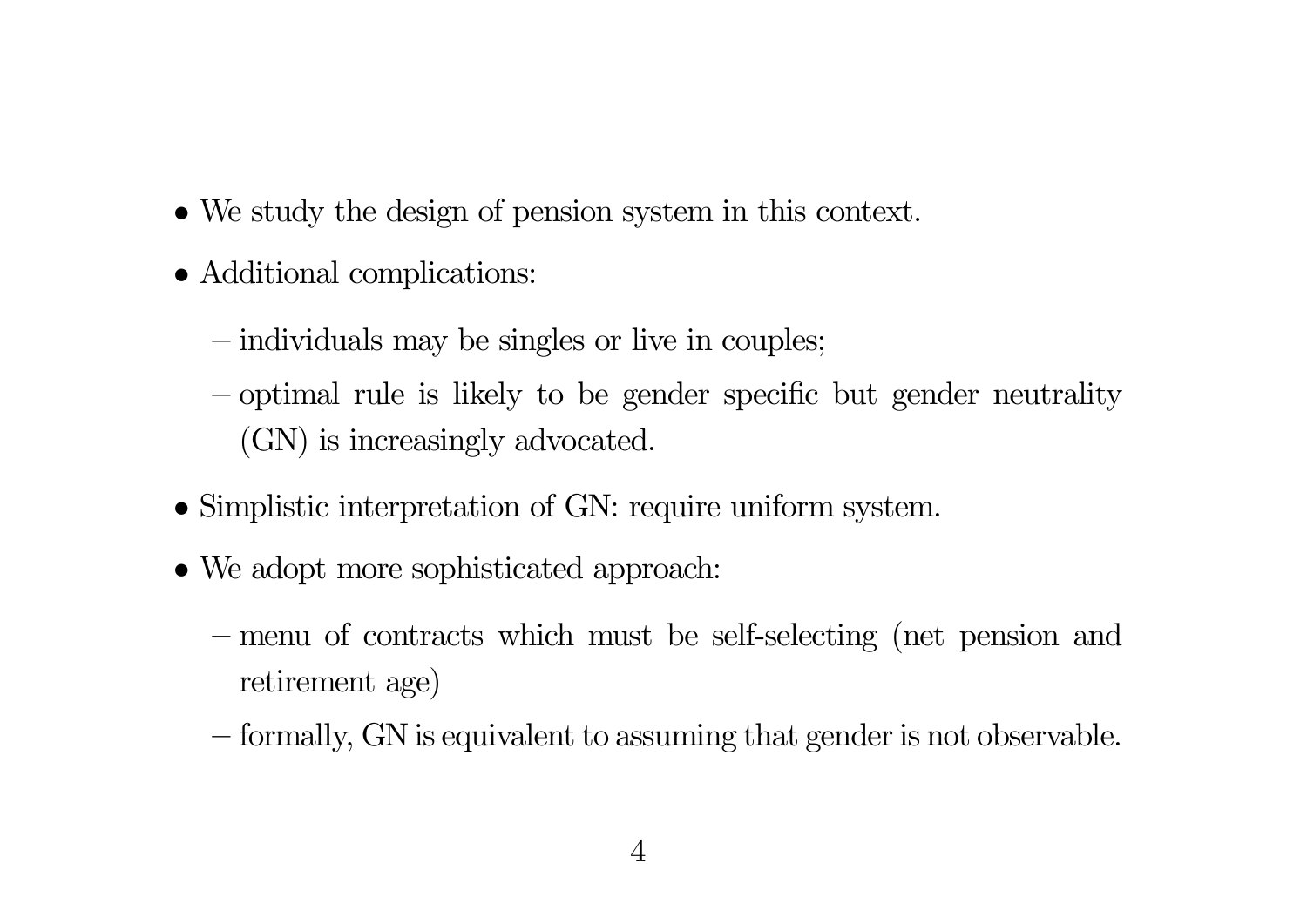#### $\bf{Model}$

• Instantaneous utility function of an individual of age  $t$ :

$$
V(t) = u(c(t)) - r(t) \ell(t),
$$

where c is consumption, with u strictly increasing and concave, and  $\ell$ is labor supply;  $r(t)$  is the instantaneous intensity of labor disutility, increasing and convex function:  $\rightarrow$  disutility of labor increases with age at an increasing rate.

• Simplifying assumption:  $\ell \in \{0, 1\}$ :

$$
V(t) = u(c(t)) - r(t) \qquad \text{if } t \le \tau
$$
  
=  $u(c(t))$  \qquad \text{if } t > \tau,

where  $\tau$  denotes the retirement age.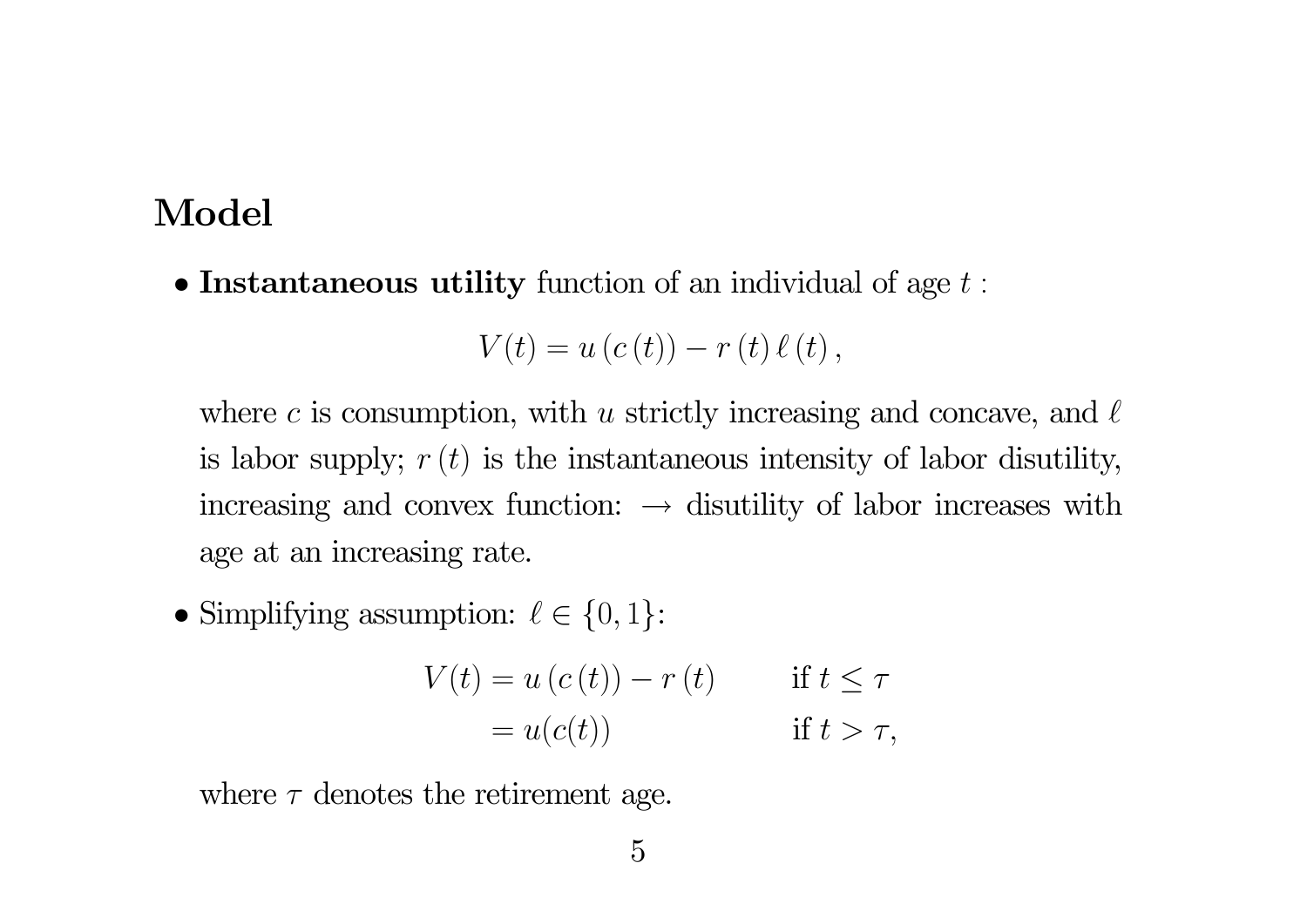• Lifetime utility is therefore

$$
U = \int_0^T V(t)dt = \int_0^T u(c(t))dt - \underbrace{\int_0^{\tau} r(t)dt}_{P(t) = P(t) - P(t)}.
$$

 $R(\tau)$ =lifetime disutility from labor

Perfect capital markets and certain lifetime  $\rightarrow$  the level of *consumption* is equal in all periods. Hence,

$$
U = Tu(c) - R(\tau).
$$

- $w_j \to \text{per-period earnings} \Rightarrow w_j \tau_j^i \to \text{ lifetime labor income}.$
- $T_j c_j^i \to \text{ lifetime consumption}, i = s, c; j = m, f.$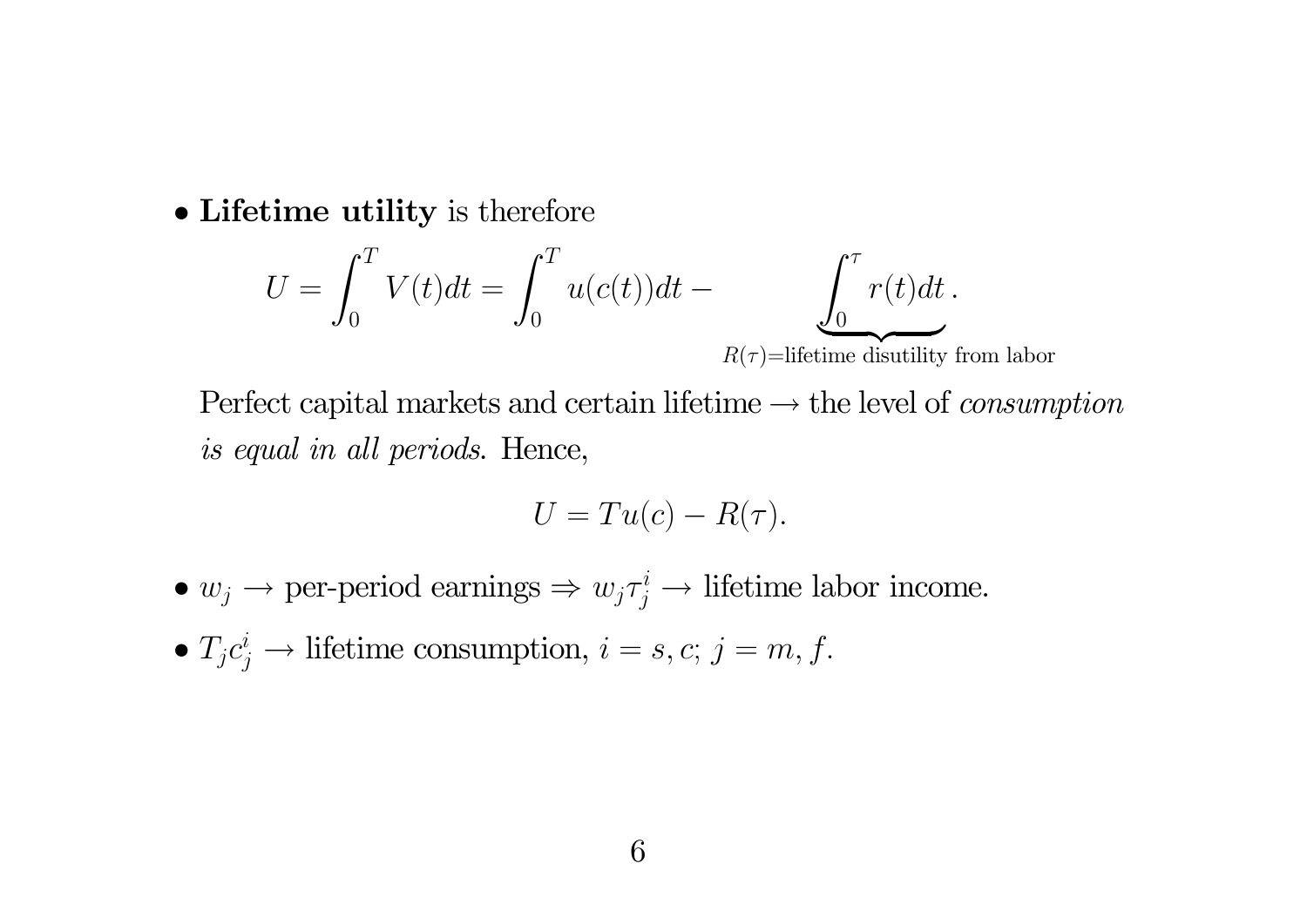- Men and women populate society in equal proportions, they can be singles or live in couple.
- Gender and longevity gap:

$$
w_f \leq w_m
$$
 and  $T_f \geq T_m$ .

- Utility when dead is normalized to zero.
- The social planner observes gender, marital status and retirement ages but not individual consumption.
- We study contracts defined by *retirement age* and *net pension benefit*  $(\tau_i^i, P_i^i)$  contingent on marital status and gender  $(i = s, c; j = m, f)$ .
- Implementation:  $P_j^i(\tau_j^i)$ .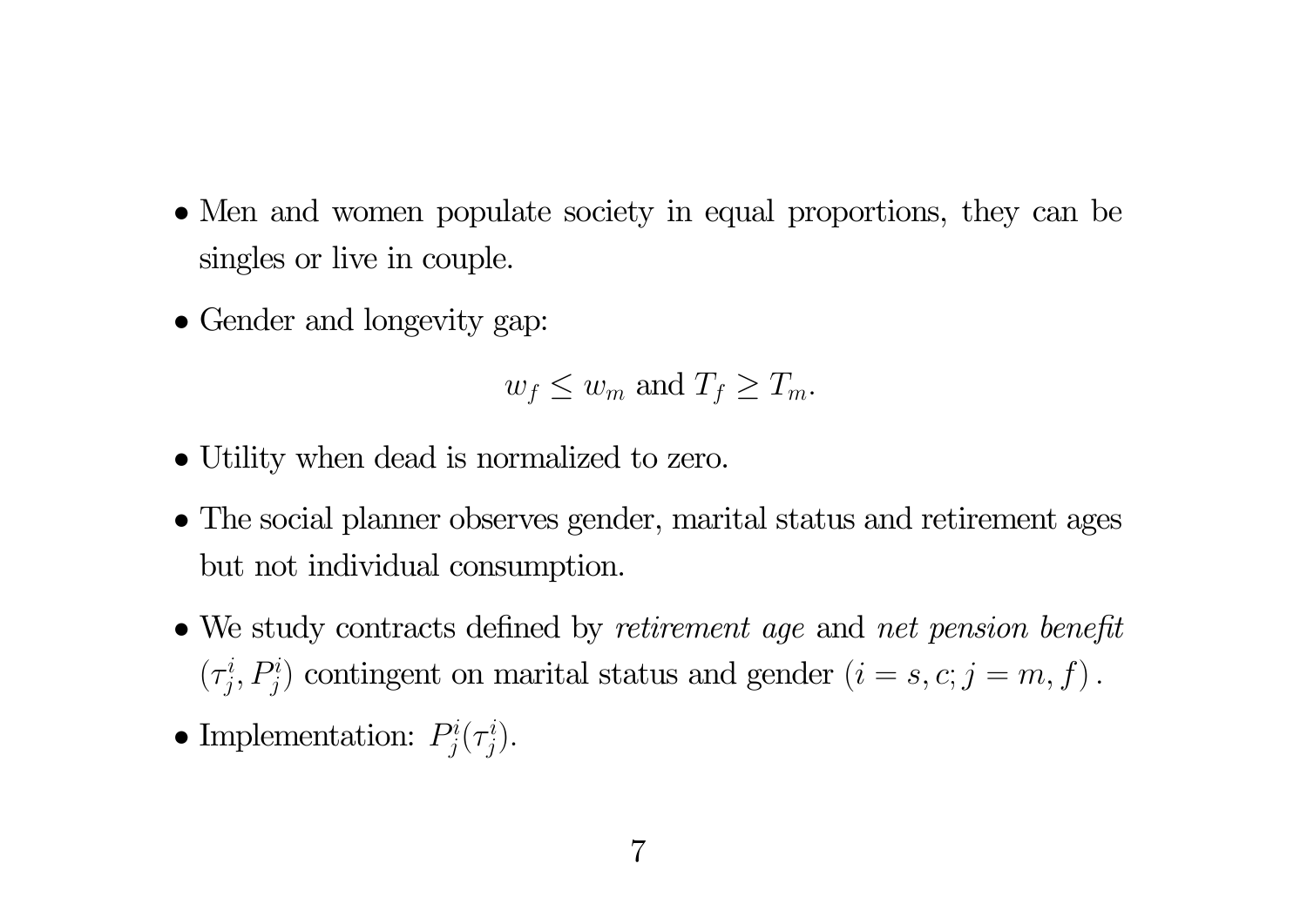## Laissez-faire (LF)

- Singles:  $c_m^{s*} > c_f^{s*}$  but  $\tau_f^{s*} \leq \tau_m^{s*}$  depending on intertemporal elasticity of substitution.
- Couples (unitary): disposable income is equally shared between partners,  $c_f^{c*} = c_m^{c*} = c^{c*}$ , but men retire later than their spouses  $\tau_m^{c*} > \tau_f^{c*}$ .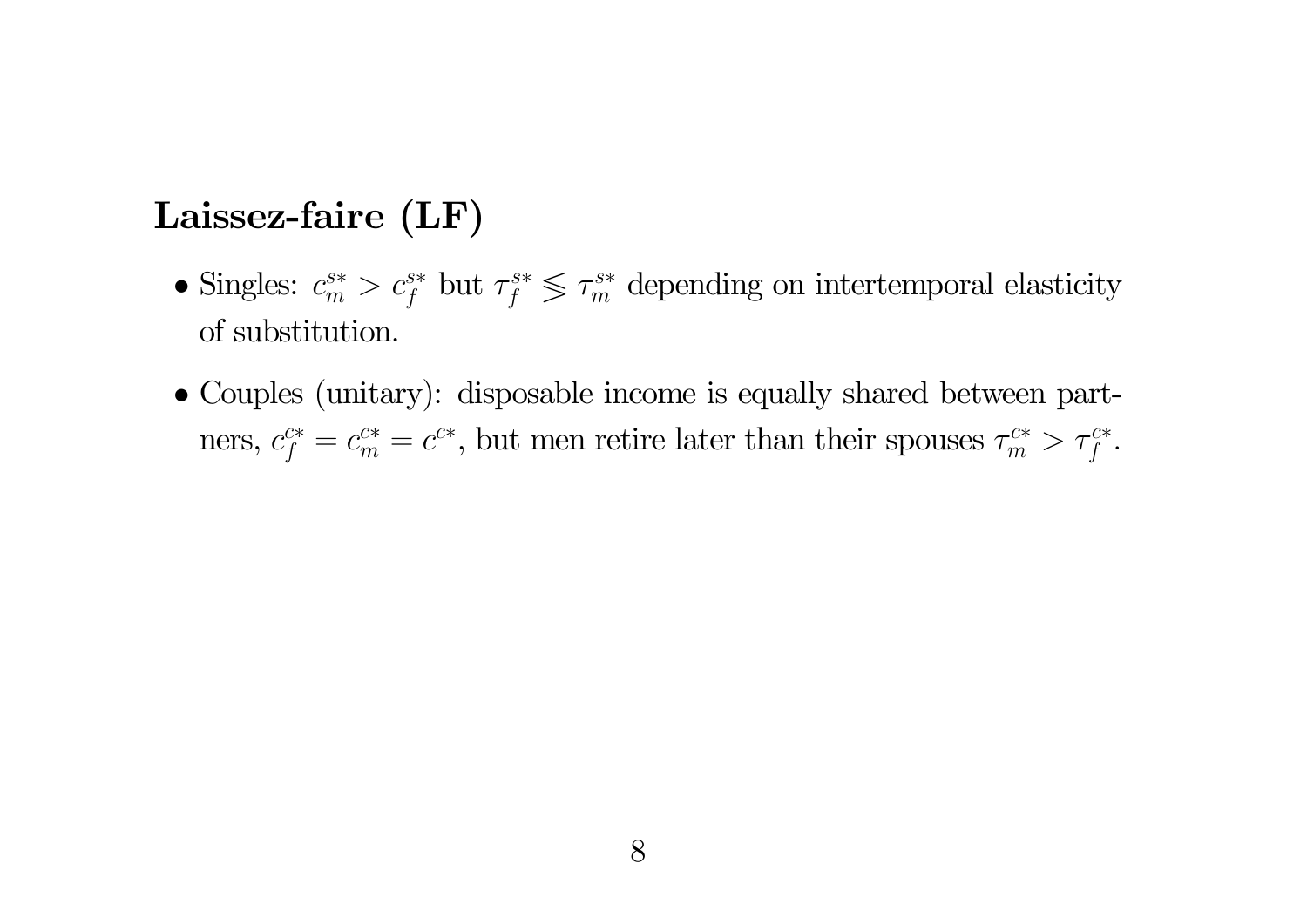## First-best (FB)

• Social welfare function:

$$
SW = \varphi(U_f) + \varphi(U_m),
$$

where  $\varphi$  is increasing and concave; for example

$$
\varphi = \frac{1}{1 - \nu} U_j^{1 - \nu}, \ j = m, f,
$$

where  $\nu$  is the degree of aversion to lifespan inequality.

- For  $\nu = 0$  (linear  $\varphi$ )  $\Rightarrow$  utilitarian solution. Redistribution across groups with different income.
- For  $\nu > 0 \Rightarrow$  introduces the concern for redistribution across groups with different lifespan.
- For  $\nu \to \infty \Rightarrow$  Rawlsian welfare function implying  $U_f = U_m$ .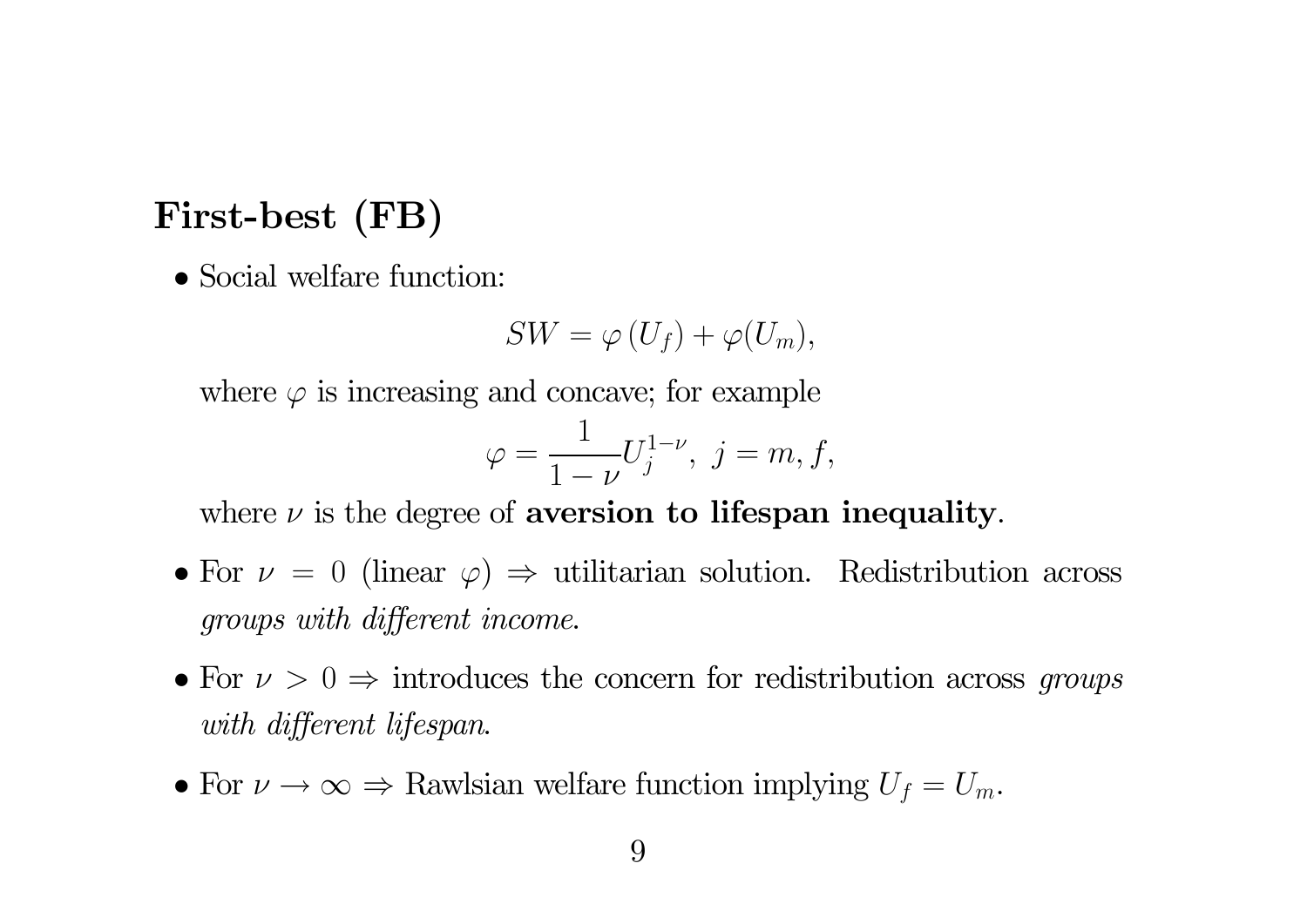#### • Singles only:

- $-$  when  $\varphi$  is linear, redistribution  $m\to f$  is always optimal:  $P^{sFB}_f(\tau_f) >$  $0 > P_m^{sFB}(\tau_m);$
- when  $\varphi$  is concave, redistribution *may be* reversed. But, in our calibrated numerical simulations, optimal redistribution remains  $m \rightarrow$  $\int$ .

## • Couples only:

- when  $\varphi$  is linear, redistribution  $m \to f$  is optimal together with  $\tau$  $\tau_f^{cFB} < \tau_m^{cFB}$  and the *laissez-faire* is optimal;
- when  $\varphi$  is sufficiently concave, redistribution  $f \to m$  is optimal and  $\tau$  $\tau_{f}^{cFB} > \tau_{m}^{cFB}$  holds.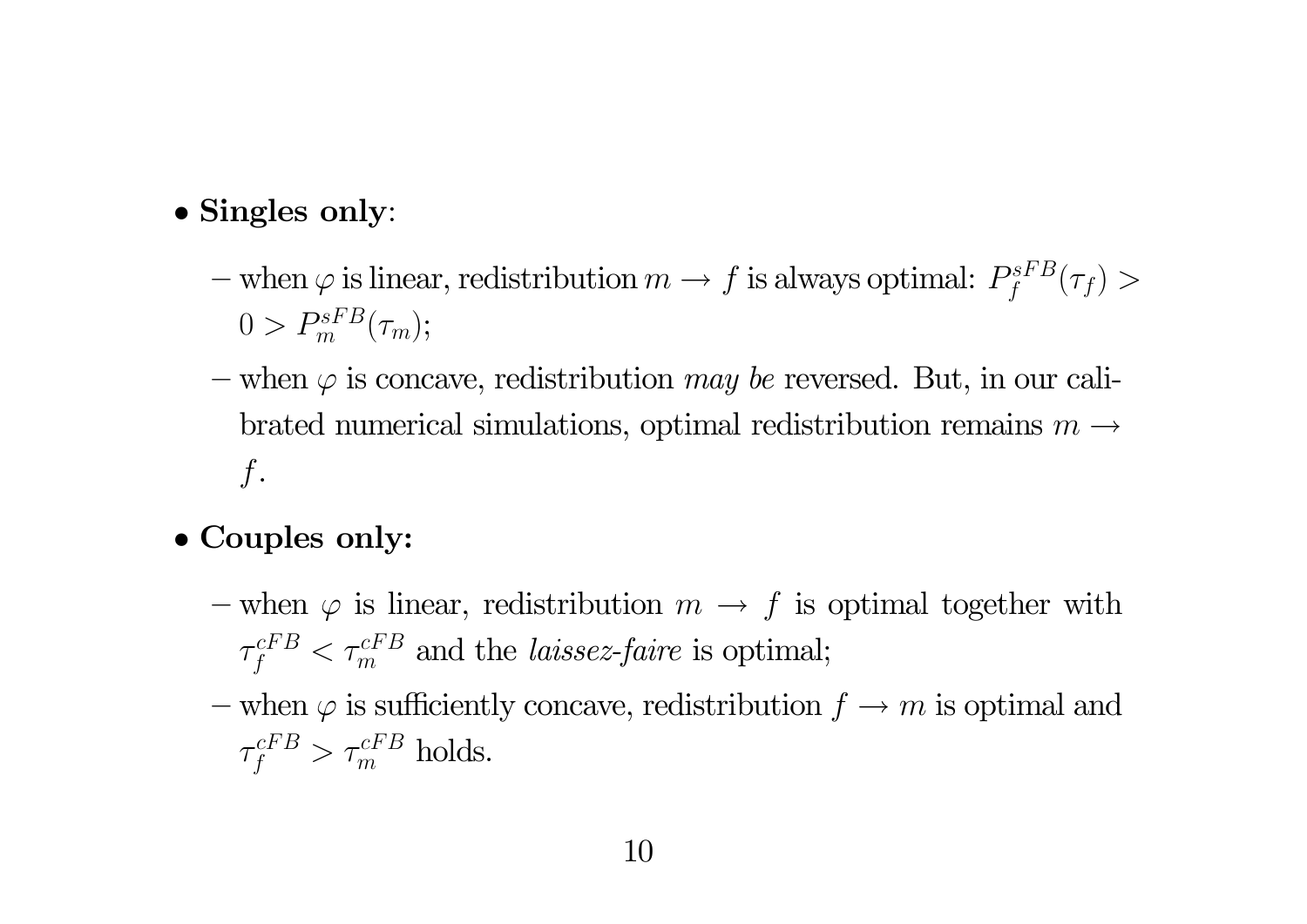### Gender neutrality

- Menu with two (incentive compatible) pension schemes  $\Rightarrow$  this limits feasible redistribution.
- Add incentive compatibility constraints.
- Bidimensional heterogeneity: no *general* single-crossing property can be established. Either one or the other of both  $IC$  may be binding.
- For singles:

$$
T_f u\left(\frac{w_f \tau_f^s + P_f^s}{T_f}\right) - R(\tau_f^s) \ge T_f u\left(\frac{w_f \tau_m^s + P_m^s}{T_f}\right) - R(\tau_m^s),
$$
  

$$
T_m u\left(\frac{w_m \tau_m^s + P_m^s}{T_m}\right) - R(\tau_m^s) \ge T_m u\left(\frac{w_m \tau_f^s + P_f^s}{T_m}\right) - R(\tau_f^s).
$$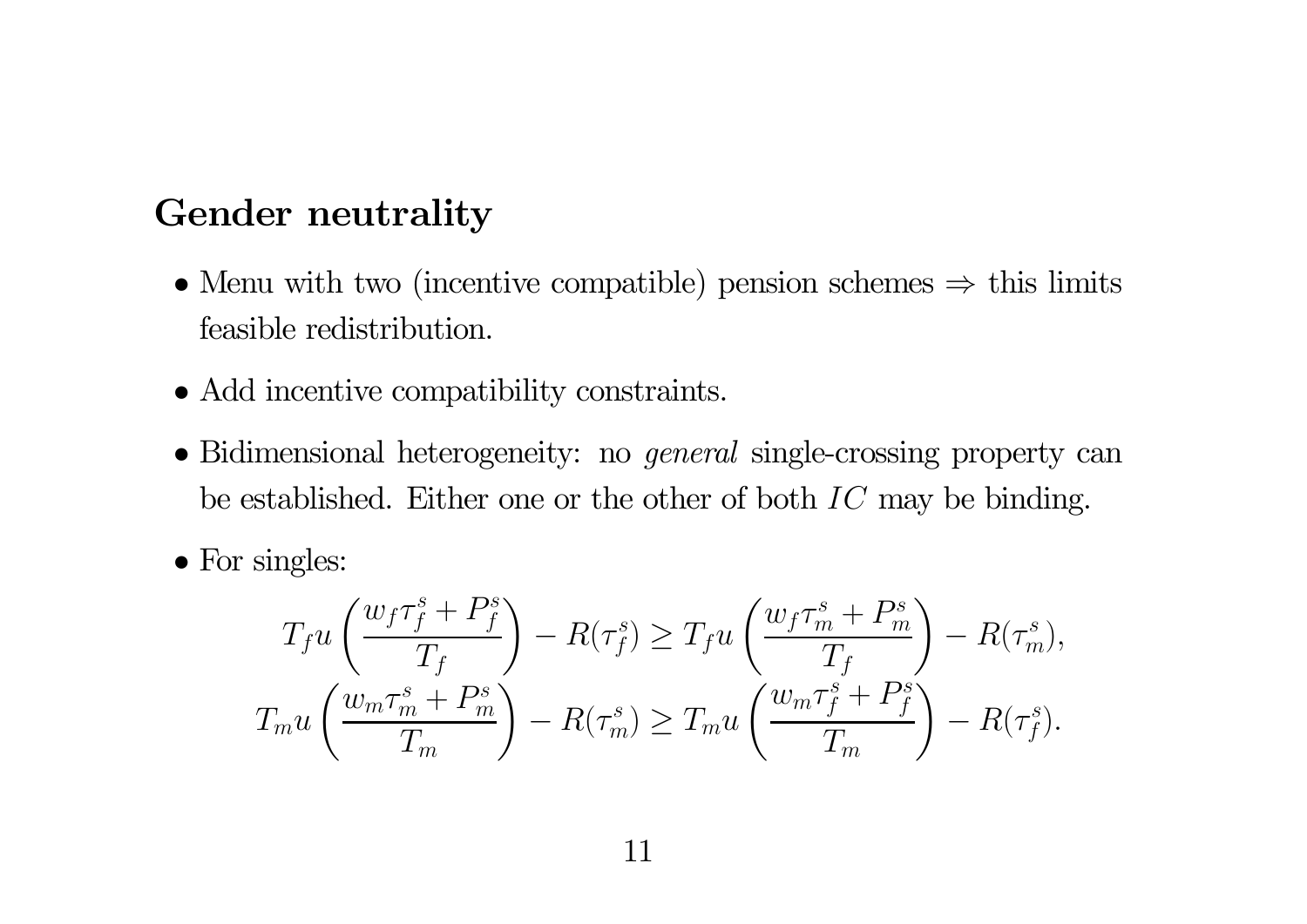• Similar for couples, but recall that spouses pool their resources  $\Rightarrow$ feasible redistribution reduces even more

$$
(T_f + T_m)u\left(\frac{1}{(T_m + T_f)}(w_m\tau_m^c + w_f\tau_f^c + P_m^c + P_f^c)\right) - R(\tau_f^c) - R(\tau_m^c) \ge
$$
  

$$
(T_f + T_m)u\left(\frac{1}{(T_m + T_f)}(w_m + w_f)\tau_m^c + 2P_m^c\right) - 2R(\tau_m^c),
$$
  

$$
(T_f + T_m)u\left(\frac{1}{(T_m + T_f)}(w_m\tau_m^c + w_f\tau_f^c + P_m^c + P_f^c)\right) - R(\tau_f^c) - R(\tau_m^c) \ge
$$
  

$$
(T_f + T_m)u\left(\frac{1}{(T_m + T_f)}(w_m + w_f)\tau_f^c + 2P_f^c\right) - 2R(\tau_f^c).
$$

.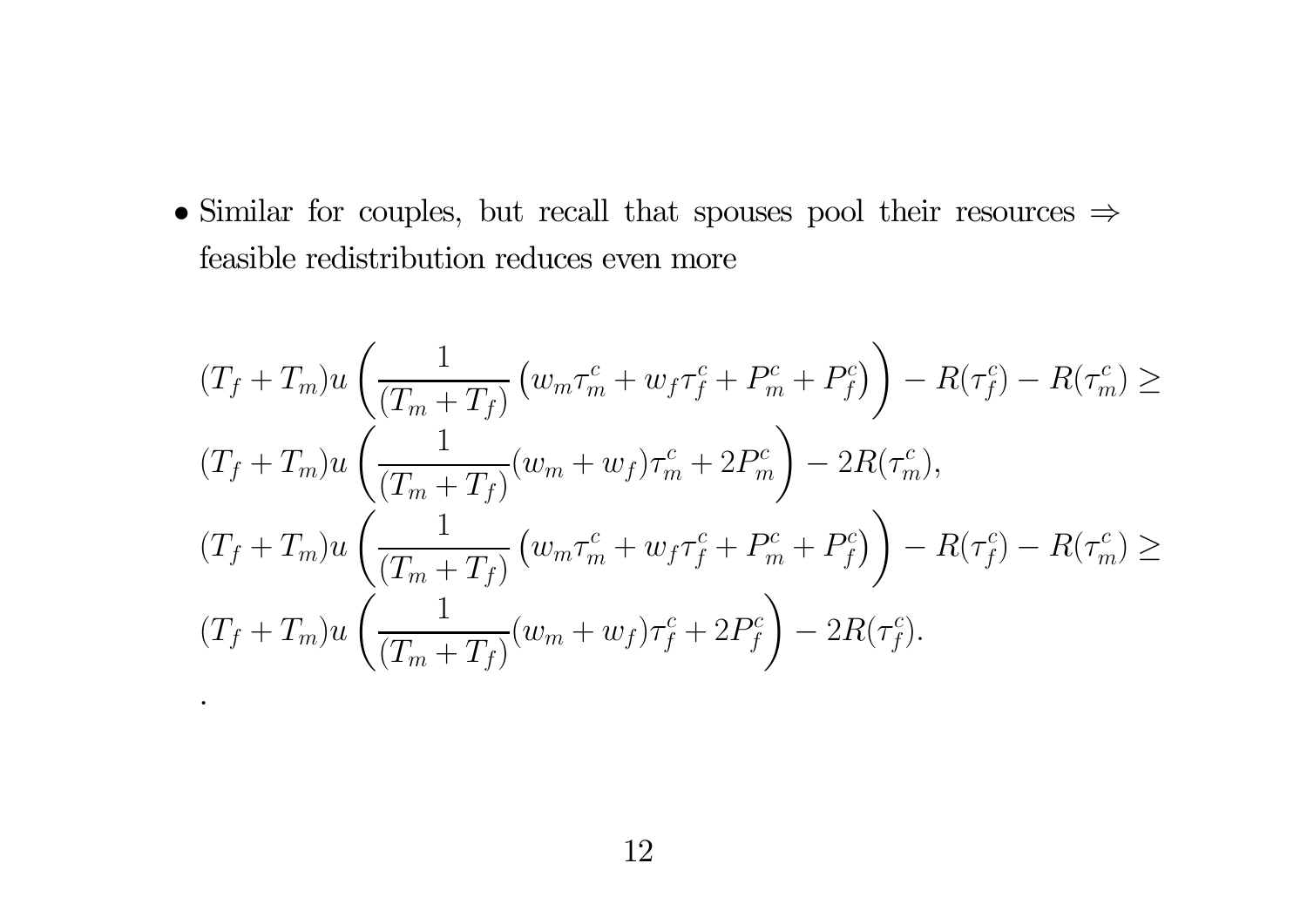#### • Singles:

- $-$  Different cases are possible according to binding  $IC$  constraint
- In our calibrated simulations, constraint  $m \to f$  is binding  $\Rightarrow$ gender neutrality impairs single women.
- Couples:
	- the first best allocation is incentive compatible iff  $\tau_f^{cFB} \leq \tau_m^{cFB}$ ,  $\int$  if  $\tau_f^{cFB} > \tau_m^{cFB}$ , the second best is such that  $\tau_f^{cSB} = \tau_m^{cSB}$  and  $P_f^{cSB} = P_m^{cSB} = 0 \Rightarrow \textbf{gender neutrality impairs male spouses.}$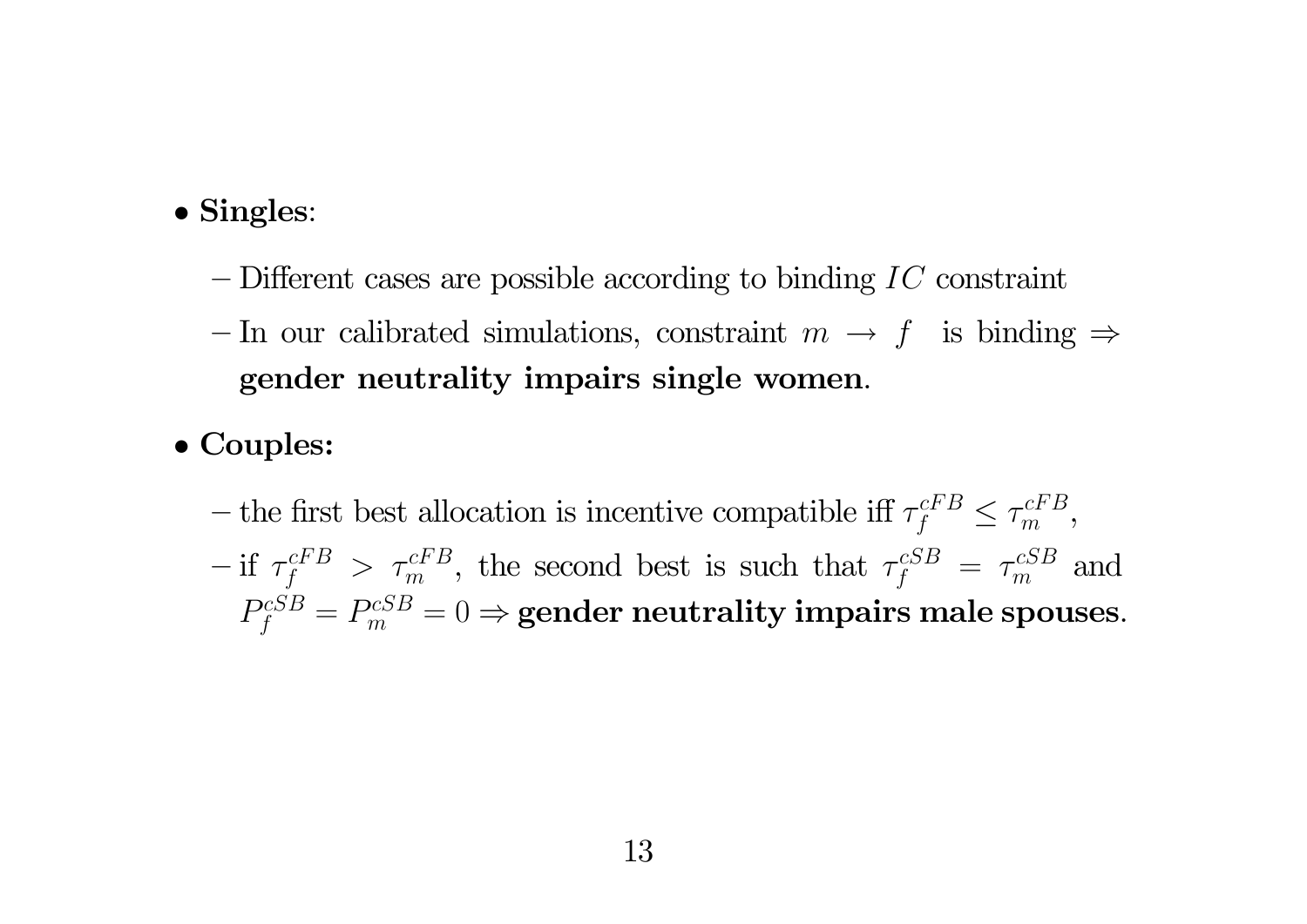# Concluding comments

- Our theoretical analysis is completed by numerical simulation based on <sup>a</sup> calibrated model.
- Illustrate our analytical result and show which of the cases discussed are likely to arise with empirically relevant parameter values.
- Quantify the size of the overall welfare cost imposed to society by gender neutrality, as well as its impact on the di fferent segments of the population: male and female singles and spouses.
- In addition, we also consider the more realistic case where singles and couples coexist.